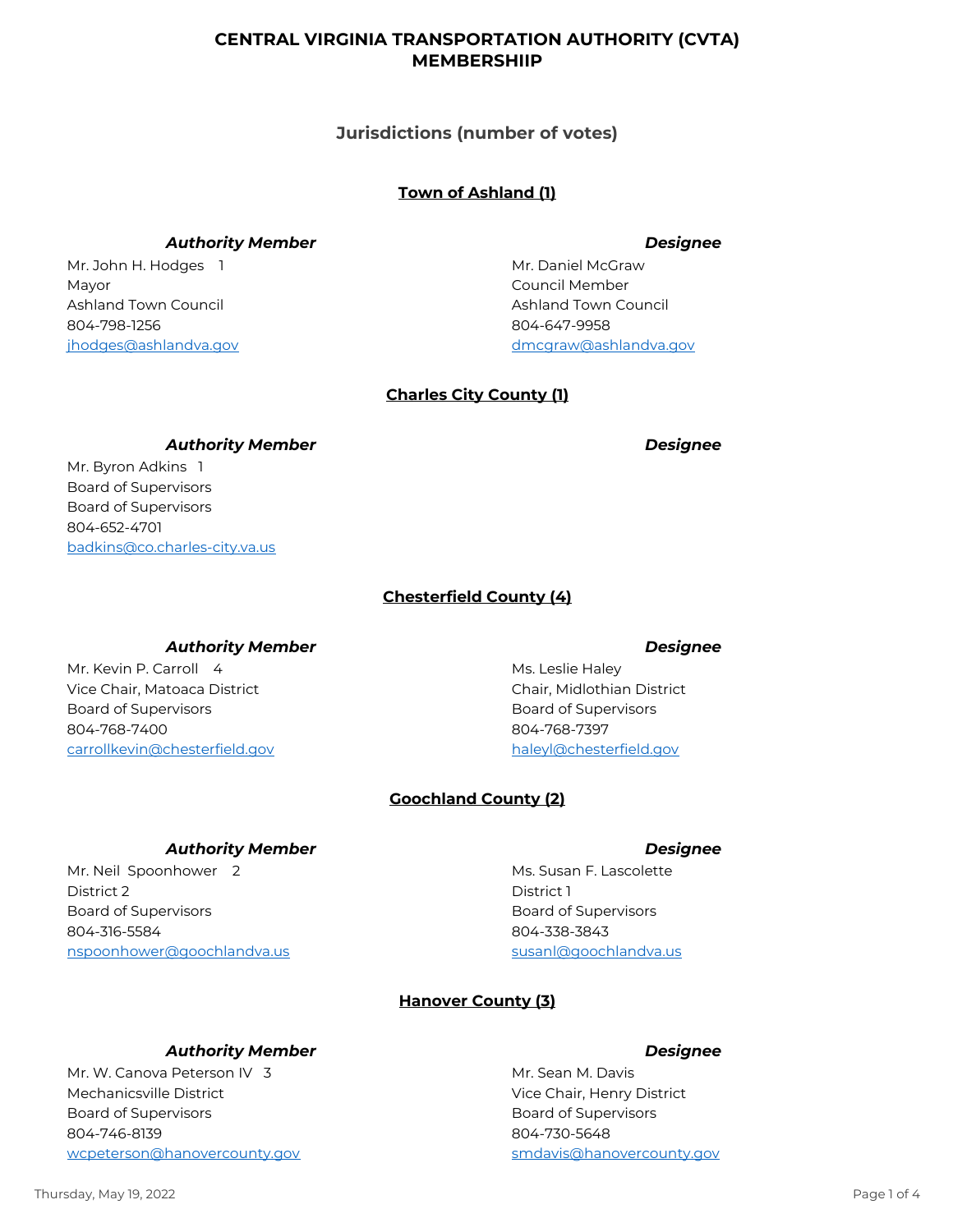## *Authority Member Designee*

Mr. Frank J. Thornton 4 Chair Fairfield District 804-501-4208 fairfield@henrico.us Board of Supervisors

Ms. Patricia S. O'Bannon Tuckahoe District 804-501-4208 tuckahoe@henrico.us Board of Supervisors

## **New Kent County (2)**

*Authority Member Designee*

Ms. Patricia A. Paige 2

District 3 804-239-0483 papaige@newkent-va.us Board of Supervisors

### **Powhatan County (2)**

### *Authority Member Designee*

Michael Byerly District 3 Representative 804-998-7350 mbyerly@powhatanva.gov Board of Supervisors

Mr. Steve McClung Board Member 804-892-4268 smcclung@powhatanva.gov Board of Supervisors

# **City of Richmond (4)**

### *Authority Member Designee*

The Honorable Levar M. Stoney 4 Mayor 804-646-7970 RVAmayor@richmondgov.com c/o Laura Harrison

Dr. Cynthia I. Newbille Council President 804-646-3012 cynthia.newbille@richmondgov.com Richmond City Council

**House of Delegates (1)**

### *Authority Member Designee*

Delegate Delores McQuinn Delegate (804) 698-1070 DelDMcQuinn@house.virginia.gov House of Delegates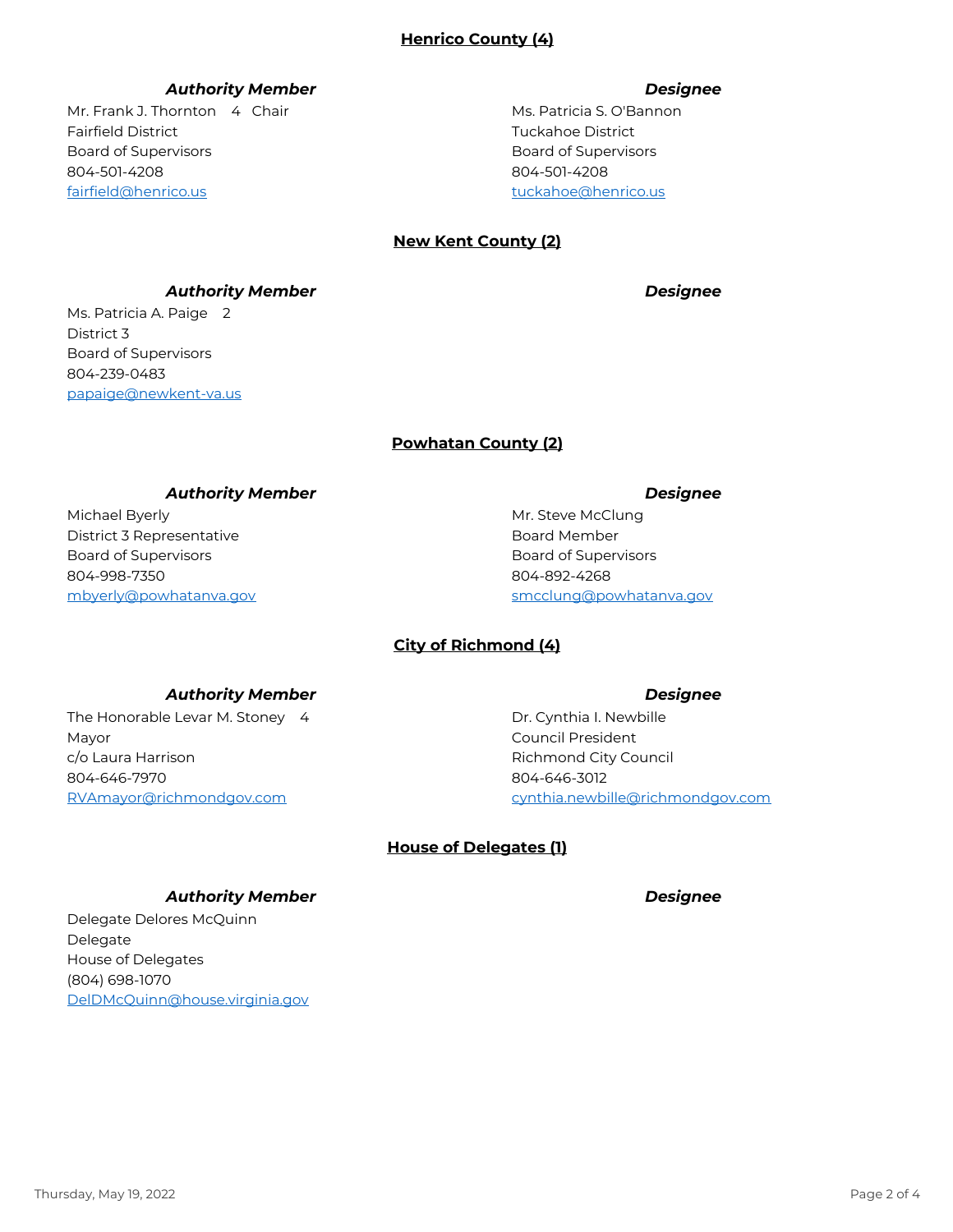# **Senate of Virginia (1)**

### *Authority Member Designee*

Senator Jennifer L. McClellan Senator (804) 698-7509 district09@senate.virginia.gov Senate of Virginia

### **Commonwealth Transportation Board (CTB) (1)**

### *Authority Member Designee*

Mr. Carlos M. Brown c/o Dee Tunstall 804-273-3175 carlos.brown@ctb.virginia.gov Dominion Energy Services, Inc.

# **Non-Voting Ex Officio**

## **Virginia Department of Rail and Public Transportation (DRPT)**

*Authority Member Designee*

Ms. Jennifer B. DeBruhl AICP, PMP Acting Director 804-786-1063 jennifer.debruhl@drpt.virginia.gov Administration

Ms. Tiffany T. Dubinsky Statewide Transit Planning Manager 804-786-1059 tiffany.dubinsky@drpt.virginia.gov Transit Planning

## **Virginia Department of Transportation**

### *Authority Member Designee*

Mr. Stephen C. Brich P.E. VDOT Commissioner 804-786-2701 stephen.brich@vdot.virginia.gov VDOT-Commissioner's Office

Mr. R. Shane Mann P.E. Richmond District Engineer 804-609-5290 shane.mann@vdot.virginia.gov Richmond District

### **Virginia Port Authority**

### *Authority Member Designee*

Mr. Stephen A. Edwards CEO and Executive Director 757-683-2101 sedwards@PortofVirginia.com Administration

Ms. Barbara Schoeb Nelson 0 Vice President 757-683-2131 bnelson@portofvirginia.com Government Affairs and Transportation Policy